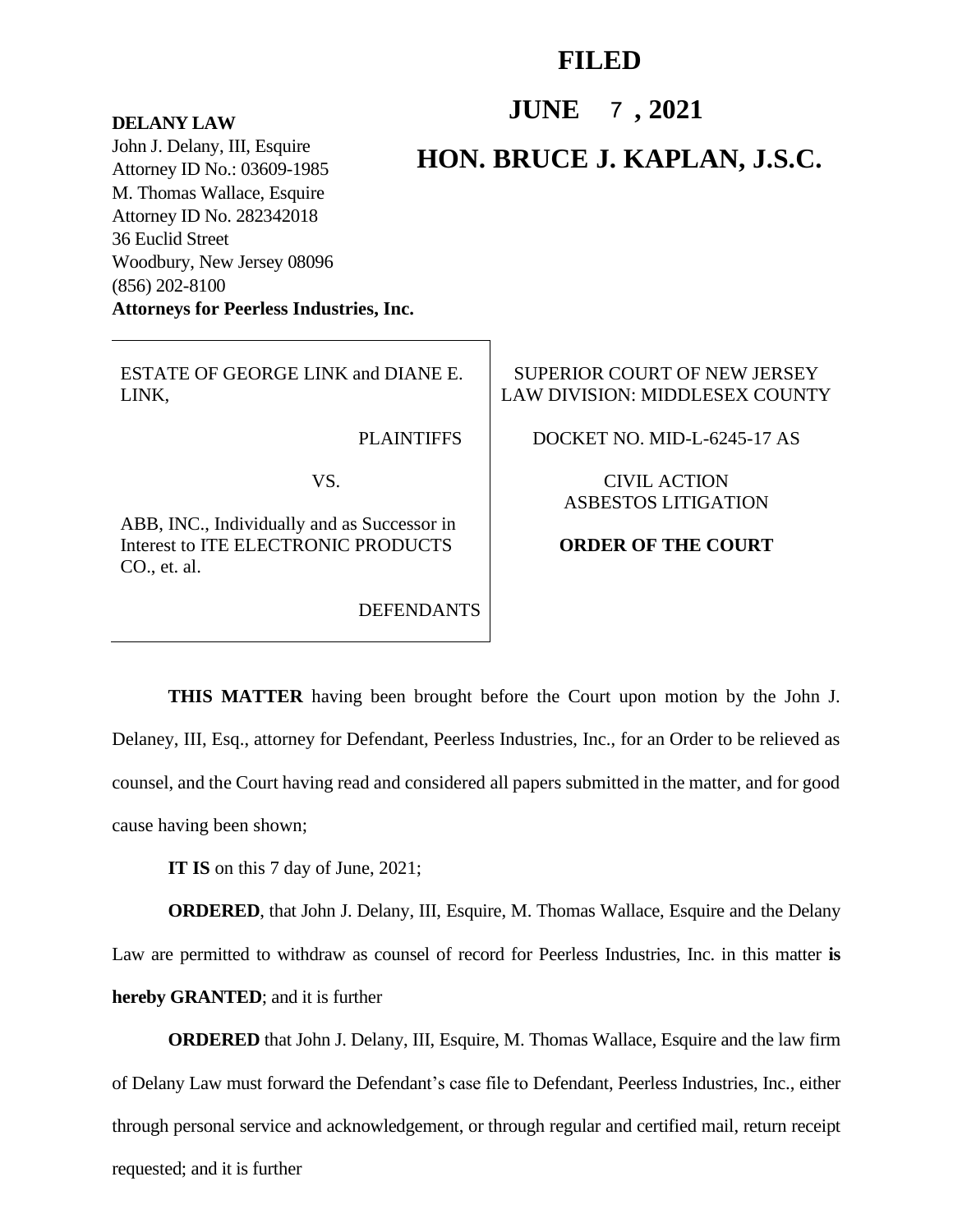**ORDERED** that John J. Delany, III, Esquire, M. Thomas Wallace, Esquire and the law firm of Delany Law must forward to Defendant, Peerless Industries, Inc., any and all mail received in this case, either through personal service and acknowledgement or through regular and certified mail, return receipt requested; and it is further

**ORDERED** that Defendant, Peerless Industries, Inc., shall have thirty (30) days to retain new counsel, and pursuant to  $R_1$ . 1:21-1(c) of the Rules Governing the Courts of the State of New Jersey, since the Defendant, Peerless Industries, Inc., is a corporate entity, the entity must be represented by an attorney licensed to practice law in the State of New Jersey, and until Defendant, Peerless Industries, Inc., retain counsel within this time, the Court will provide Defendant with all notices to then be sent to the litigant's mailing address; and it is further

**ORDERED** that John J. Delany, III, Esquire, M. Thomas Wallace, Esquire and the law firm of Delany Law must serve a copy of this Order on Defendant, Peerless Industries, Inc., via regular and certified mail, return receipt requested, and overnight delivery service (e.g., UPS, FedEx, etc.); and it is further

**ORDERED** that service of this Order shall be deemed effectuated upon all parties upon its upload to eCourts. Pursuant to Rule  $1:5-1(a)$ , movant shall serve a copy of this Order on all parties not served electronically within seven (7) days of the date of this order.

> \_\_\_\_\_\_\_\_\_\_\_\_\_\_\_\_\_\_\_\_\_\_\_\_\_\_\_\_\_\_\_\_\_\_\_\_ HONORABLE BRUCE J. KAPLAN, J.S.C.

UNOPPOSED and with the consent of the Defendant.

This motion to be relieved as counsel has been pending as unopposed since it was filed in February 2020. Moreover, pursuant to Exhibit A attached to the motion, the vice president of the Defendant corporation is not only aware of this motion, but consents to the requested relief. Specifically, due to a lack of insurance coverage, this Defendant will not be defending this matter. **15/** *Bruce 9. Kaplan*<br>
HONORABLE BRUCE J. KAPLAN, J.S.C.<br>
ED and with the consent of the Defendant.<br>
n to be relieved as counsel has been pending as unopposed since it was filed in<br>
220. Moreover, pursuant to Exhibit A a

As to the Order, the following conditions apply, which shall supplement the Court's Order of this date:

A. The notification of this Order shall also be provided as follows: Pursuant to  $\underline{R}$ . 1:21-